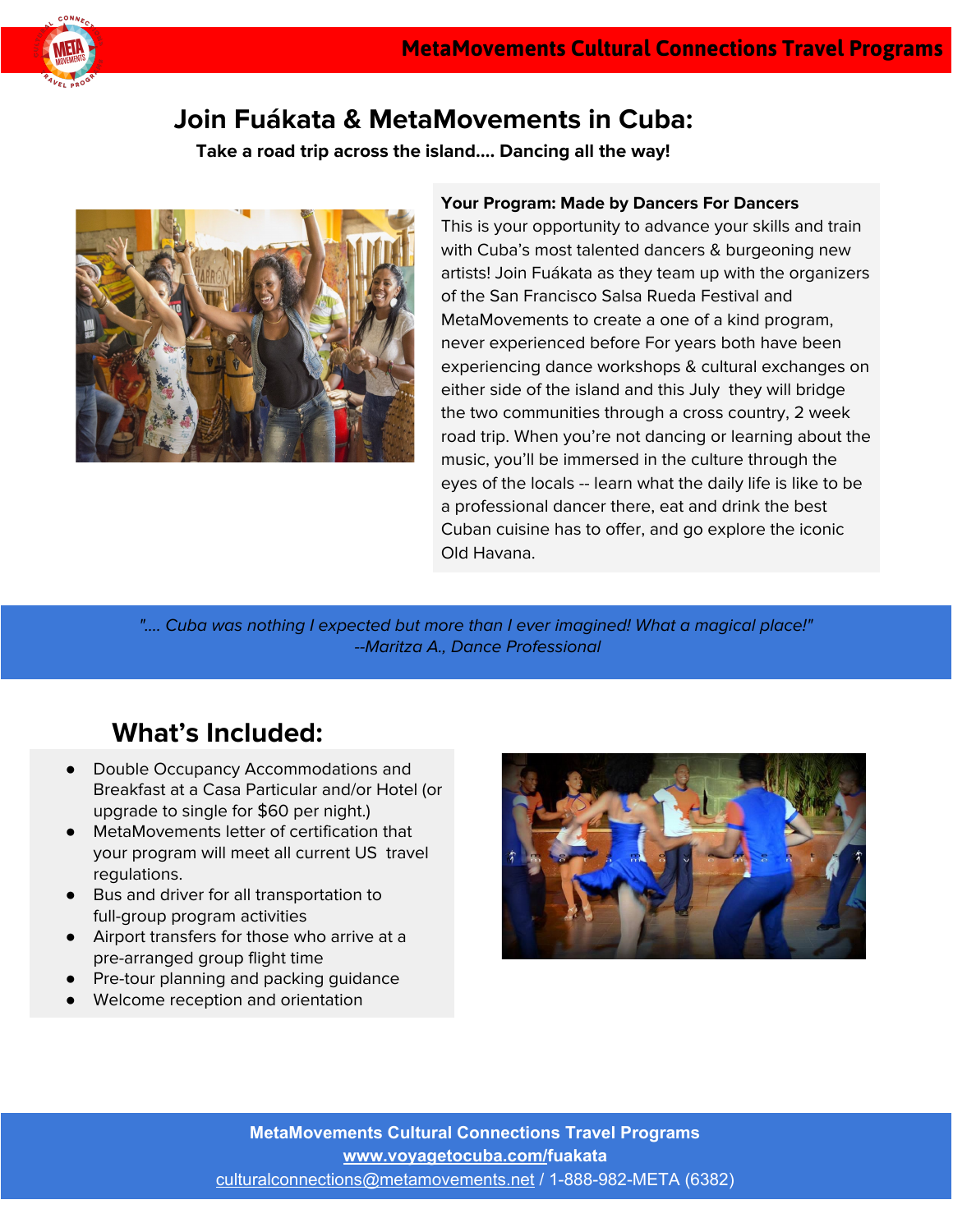

- On-the-ground support from knowledgeable, friendly MetaMovements Tour Liaisons and Cuban Guides and Hosts
- 24 hour emergency assistance available during the trip
- Translation for non-Spanish speaking travelers
- Full time daily schedule of activities, designed by dancers, for dancers, that fulfill US travel regulations
- Opportunities to customize your program, by signing up for private lessons or other add-ons

#### **Tour Features:**

- Exchange with professional dancers and artists in styles such as Afro-Cuban, Cuban Contemporary and Cuban Salsa as you take your skill-set to a whole new level!
	- ViaDanza & Conjunto Folclorico of Havana
	- Sabor DKY & Yanek Revilla of Santiago
- Join Cuban artists for the road trip of a lifetime -- see Santiago, Camaguey, and Havana and enjoy dance the whole way
- See sites and sounds rarely experienced by the American traveler: dive into nature, culture, and urban landscapes in a whole new way!

### **Dates & Packages**

| <b>Title</b>                  | <b>Cities Visited</b>                                  | <b>Dates</b>                                         | <b>Regular Price</b> |
|-------------------------------|--------------------------------------------------------|------------------------------------------------------|----------------------|
| Eastern Cuba                  | Holguín, Santiago, Camagüey                            | 5 Days - July 3rd -7th                               | \$1999**             |
| <b>Provincial Tour</b>        | Camagüey, Cienfuegos, Trinidad,<br>Matanzas, Varadero  | 4 Days - July 7th -10th                              | \$1999**             |
| Western Cuba                  | Varadero, Matanzas, Havana                             | 5 Days - July 10 - 14th                              | \$1999**             |
| Combination<br><b>Options</b> | Eastern & Provincial Tour<br>Western & Provincial Tour | 8 Days - July 3rd - 10th<br>8 Days - July 7th - 14th | \$3499**             |
|                               | Full Program                                           | 12 Days - July 3rd - 14th                            | $$4499**$            |

\*\*Important Note: All packages are payable by check or cash. If you would like to pay electronically, for all or part of your package, please know that there are processing fees.